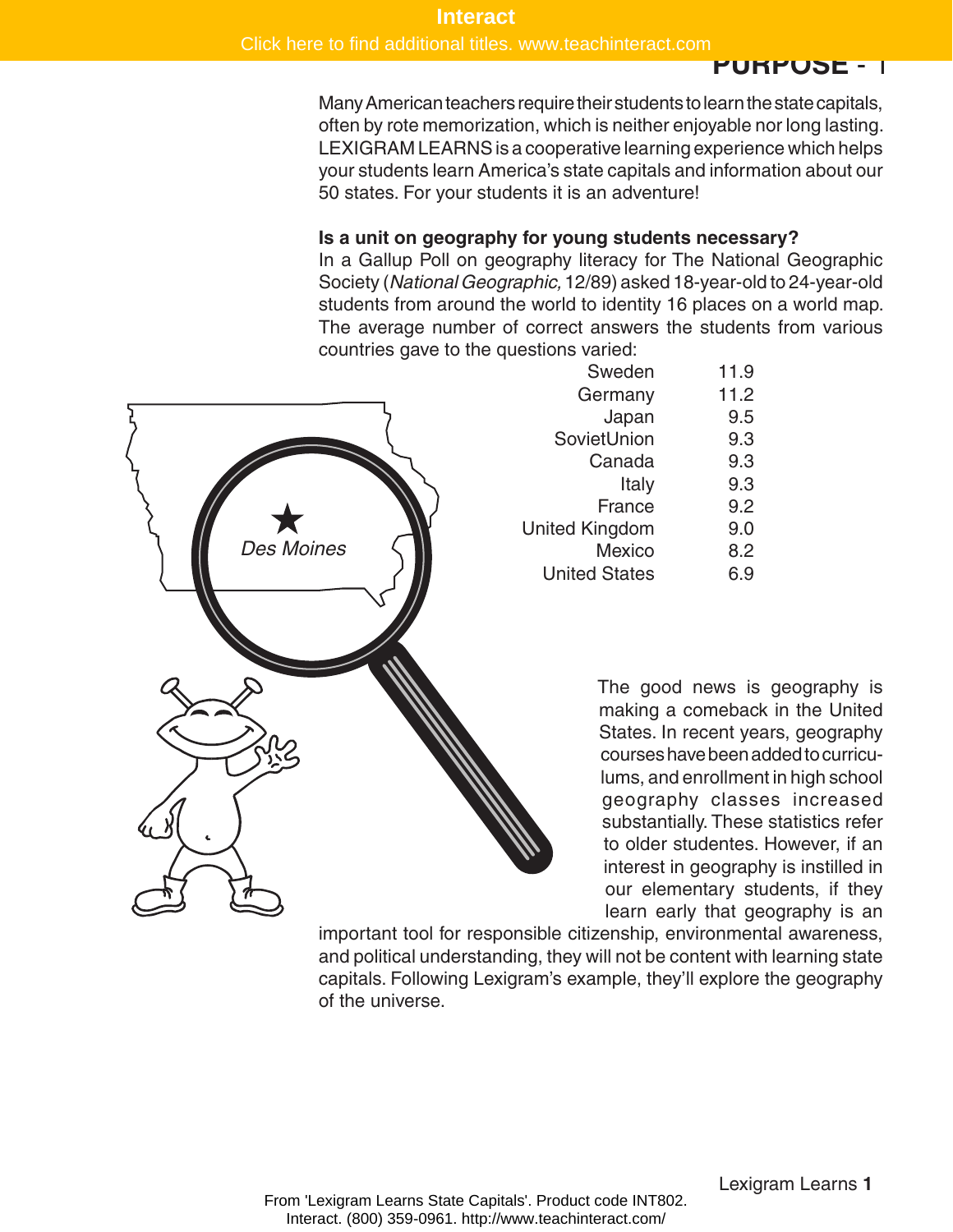## **PURPOSE** - 2

### **Why LEXIGRAM LEARNS?**

Resource materials for teaching the state capitals usually contain blackand-white photographs of the capitals and quantities of statistics about the state. Only a few books cover the subject in an interesting way. LEXIGRAM LEARNS was designed so that students would encounter this information along with Lexigram, a humorous extraterrestrial. Your students and Lexigram will journey across America, and your students will teach him about the American states. Here is what they will experience during their journey:

## **Knowledge**

- 1. Identification of the 50 state capitals
- 2. Location of capital city within state
- 3. Geographic shape of states
- 4. Introduction to the climate, cuisine, history, and sites of each state's capital city
- 5. More in-depth exploration of capitals through group reports



*Your students will take great pride in the portfolios they create about their country's state capitals.*

## **Feelings**

- 1. Excitement in preparing classroom for Lexigram's arrival
- 2. Appreciation for the geographic, cultural, and historical diversity of the 50 state capitals
- 3. Empathy with Lexigram, a small green creature from the planet Kazam, who has also been assigned the task of learning America's state capitals
- 4. A sense of pride and accomplishment in group presentations

## **Skills**

- 1. Learning how and where to obtain information on specific locations by writing to chambers of commerce
- 2. Cooperating as a class so that everyone learns the information about the capitals
- 3. Cooperating as a group while choosing, planning, completing, and presenting capital/state reports
- 4. Preparing a personal My State Capitals Portfolio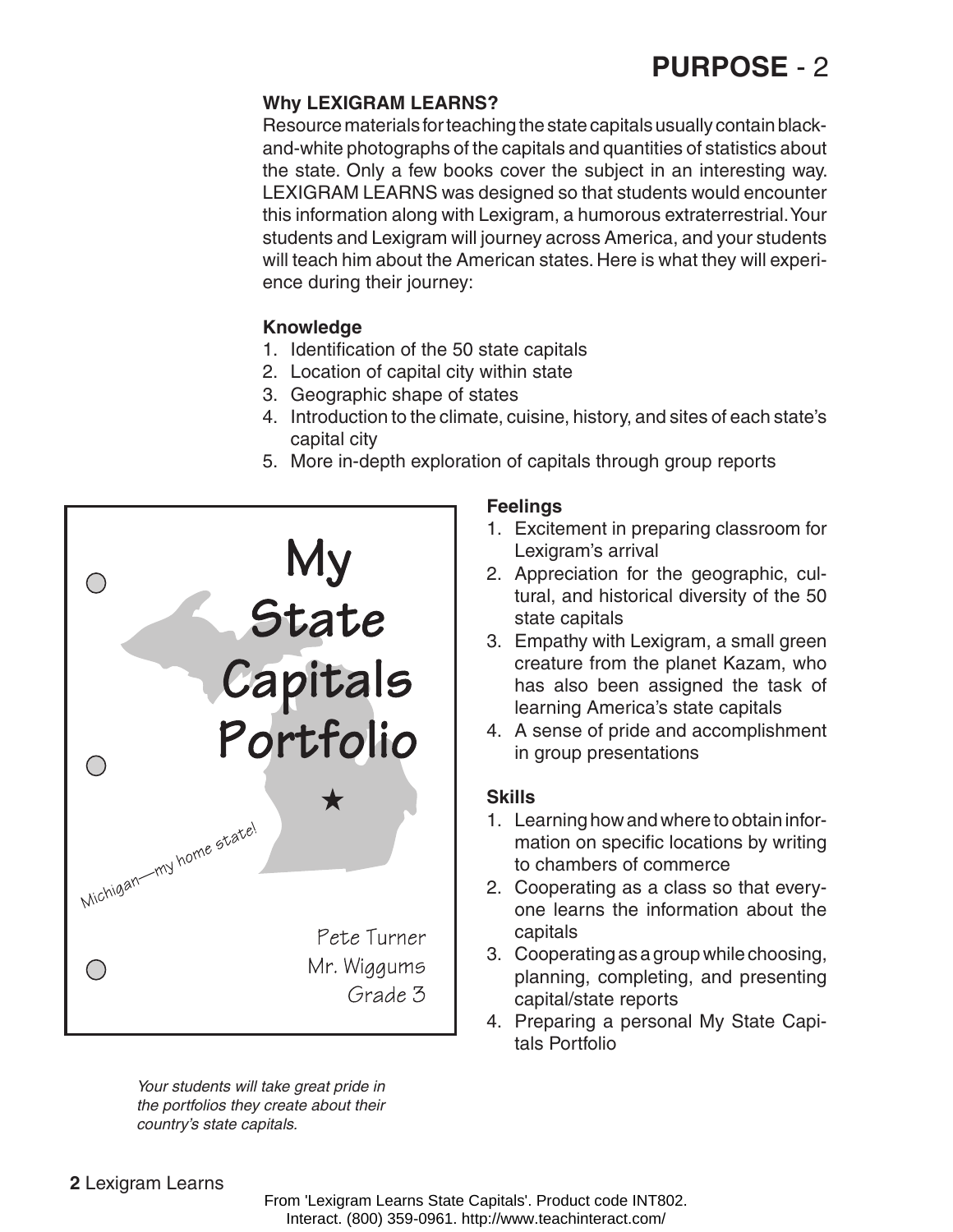## **Time commitment**

- 1. LEXIGRAM LEARNS can be done anytime during the school year. The time period you choose depends on how you wish to present the program: as study of state capitals exclusively or in conjunction with study of states' geography, history, etc. You may want to study the state capitals over a long period of time (e.g., 20 weeks) or as a shorter, more concentrated unit with emphasis on certain states or regions.
- 2. How should you determine capital assignments? This decision is best determined according to your academic calendar. Here are some examples:
	- **By state:** Study of capitals for a 10-week period ... capital reports given by five numbered groups, alphabetically by state ... five reports each week one from each group every Friday ... 10 minutes per report taking approximately one hour of class time.

| <b>Week</b>    | Group<br>#1 | Group<br>#2 | Group<br>#3 | Group<br>#4 | Group<br>#5 |
|----------------|-------------|-------------|-------------|-------------|-------------|
|                |             |             |             |             |             |
| 1              | AL          | AK          | AZ          | AR          | СA          |
| $\overline{2}$ | CO          | <b>CT</b>   | DE          | FL          | GA          |
| 3              | HI          | ID          | IL          | IN          | IA          |
| 4              | KS          | KY          | LA          | ME          | MD          |
| 5              | МA          | MI          | MN          | MS          | <b>MO</b>   |
| 6              | MT          | <b>NB</b>   | <b>NV</b>   | <b>NH</b>   | NJ          |
| 7              | <b>NM</b>   | <b>NY</b>   | <b>NC</b>   | <b>ND</b>   | OH          |
| 8              | OK          | <b>OR</b>   | <b>PA</b>   | RI          | <b>SC</b>   |
| 9              | <b>SD</b>   | ΤN          | ТX          | UT          | VT          |
| 10             | VA          | WA          | WV          | WI          | WY          |

**By region:** Study of capitals for a 10-week period; capital reports given by five groups by region, two regions for each group. Most regions contain five states, for those with more or less than five, you may wish to adjust the number of students assigned these regions accordingly.

Week 1: New England States: ME, NH, VT, MA, CT, RI—Group #**1** Week 2: Middle Atlantic States: NY, PA, MD, NJ, DL—Group **#2** Week 3: South East States: WV, VA, KY, TN, NC—Group **#3** Week 4: Southern States: SC, GA, AL, MS, FL—Group **#4** Week 5: Midwest States: MI, WI, IL, IN, OH—Group **#5** Week 6: North Central States: ND, SD, NB, MN, IA—Group #**1** Week 7: South Central States: TX, OK, AR, LA, KS, MO—Group **#2** Week 8: South Mountain States: NV, UT, CO, NM, AZ—Group **#3** Week 9: North Mountain States: MT, ID, WY—Group **#4** Week 10: Pacific States: AK, CA, HI, OR, WA—Group **#5**

Whichever method you choose, copy the above information onto a posterboard for classroom reference.

## **T**eaching **T**ip

*Although two methods of determining time and grouping are explained on this page, feel free to come up with your own that better fits your students' age and your actual teaching situation.*

*For example, if you are teaching lower‑grade levels, you may wish to limit study to the state capitals. Highergrade level study, however, may include a refresher on state capitals combined with study of the 50 states and state reports.*

From 'Lexigram Learns State Capitals'. Product code INT802. Interact. (800) 359-0961. http://www.teachinteract.com/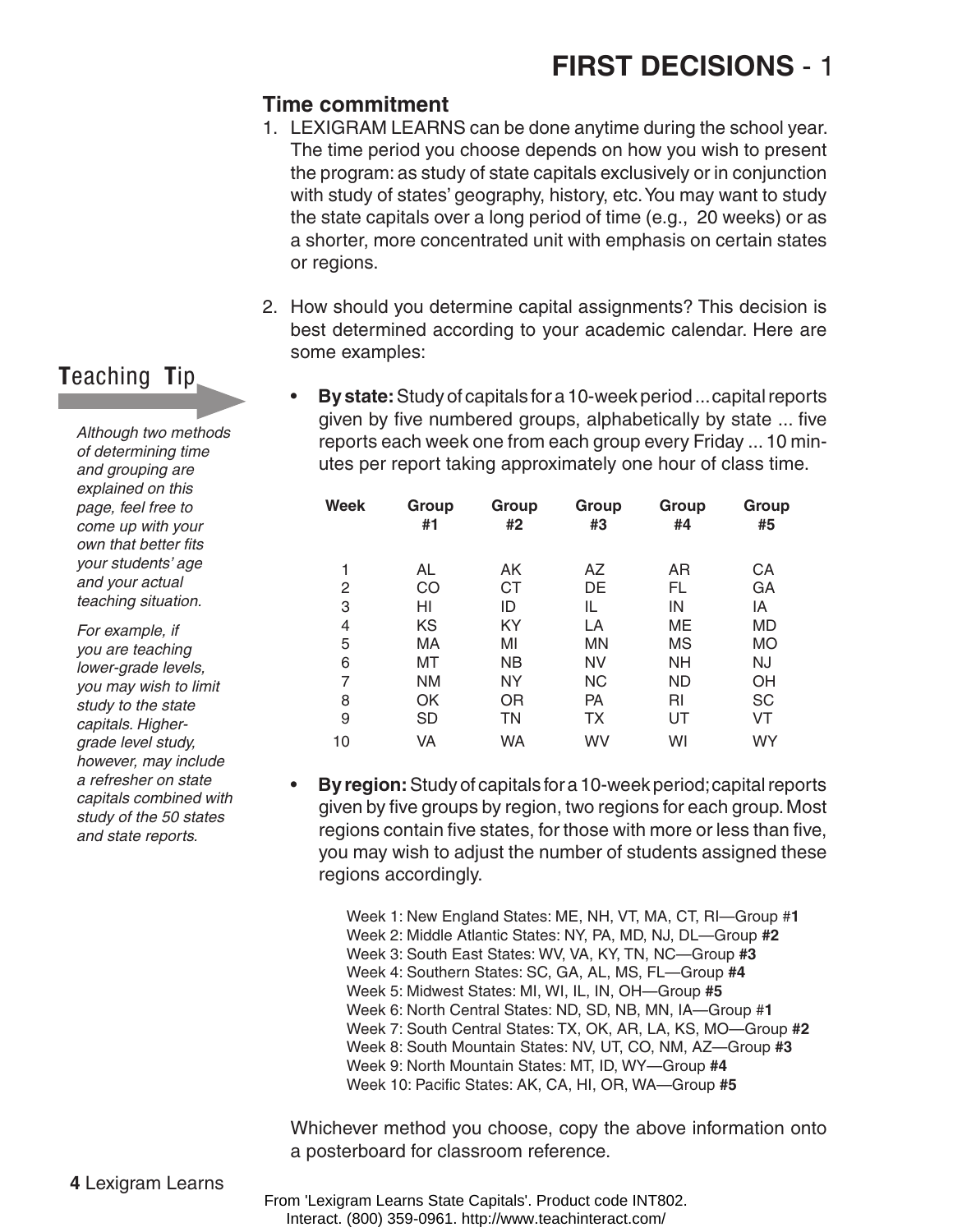# **SAMPLE SCHEDULE: Weeks 1-2**

## **Each square represents about 1/2 hour to 2 hour**

| Introduce and<br>explain program<br>Hand out Individual<br><b>Portfolios</b><br>Group assignments<br>and Group Portfolios<br>Assign spaceship<br>construction/painting<br>and playingmusic | Groups meet to<br>decorate Portfolios,<br>choose 5 exercises,<br>and assign individual<br>roles within<br>the group<br>Instruct groups to<br>write letters for<br>materials<br>Continue spaceship<br>construction/painting<br>+ helmet/antenna<br>2 | Decoration of<br><b>Individual Portfolios</b><br>begins/continues<br>Groups meet to plan<br>first report and go to<br>library to gather<br>information<br>Continue working<br>on spaceship and<br>helmet<br>3 | Groups meet<br>Teacher checks<br>on group decisions<br>and progress<br>Continue working<br>on spaceship<br>and helmet<br>4 | Groups meet<br>to plan group<br>presentations and<br>assign roles<br>Complete space-<br>ship and helmet<br>5 |
|--------------------------------------------------------------------------------------------------------------------------------------------------------------------------------------------|-----------------------------------------------------------------------------------------------------------------------------------------------------------------------------------------------------------------------------------------------------|---------------------------------------------------------------------------------------------------------------------------------------------------------------------------------------------------------------|----------------------------------------------------------------------------------------------------------------------------|--------------------------------------------------------------------------------------------------------------|
| Groups meet,<br>prepare outline of<br>presentations, and<br>give to teacher<br><b>Teacher checks</b><br>outlines and makes<br>suggestions as<br>necessary<br>6                             | Groups meet,<br>write, polish, and<br>practice group<br>presentations                                                                                                                                                                               | 8                                                                                                                                                                                                             | Teacher goes over<br><b>STATE CAPITAL</b><br>NOTES sheet to<br>show students<br>how to take notes<br>9                     | <b>Presentation Day</b><br>Groups 1-5 give<br>reports (10 minutes<br>each)<br>Evaluation                     |

# **SAMPLE SCHEDULE: Weeks 3-12**

**Each square represents about 1/2 hour to 2 hour**

| Groups meet                  | Decide individual<br>roles for report | Groups meet,<br>write, polish, and | <b>Presentation Day</b>                |
|------------------------------|---------------------------------------|------------------------------------|----------------------------------------|
| Change roles                 | Write presentation                    | practice group<br>presentations    | Groups 1-5 give<br>reports (10 minutes |
| Review second<br>exercise    | outline                               |                                    | each)                                  |
| Information                  | Teacher checks<br>outline and makes   |                                    | Evaluation                             |
| gathering-<br>including trip | suggestions<br>as necessary           |                                    | (Week 12:<br>the Comprehensive         |
| to library                   |                                       | 3                                  | Evaluation)<br>5                       |

## **12** Lexigram Learns

From 'Lexigram Learns State Capitals'. Product code INT802. Interact. (800) 359-0961. http://www.teachinteract.com/